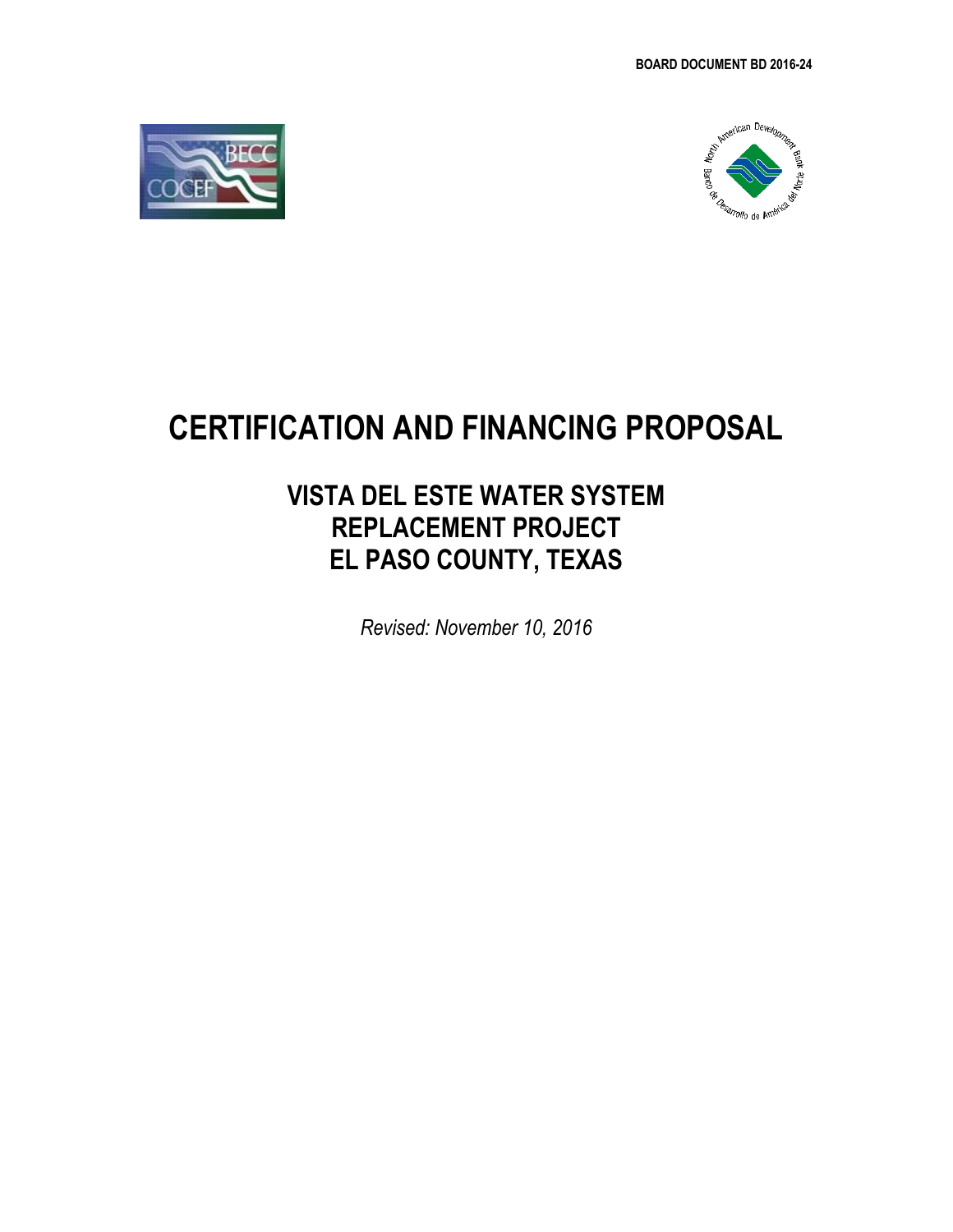# **CERTIFICATION AND FINANCING PROPOSAL**

# **VISTA DEL ESTE WATER SYSTEM REPLACEMENT PROJECT EL PASO COUNTY, TEXAS**

### **INDEX**

| 2  |                                     |                                                                      |    |  |
|----|-------------------------------------|----------------------------------------------------------------------|----|--|
| 1. |                                     |                                                                      |    |  |
| 2. | <b>CERTIFICATION CRITERIA</b>       |                                                                      |    |  |
|    |                                     | 2.1. Technical Criteria                                              |    |  |
|    |                                     |                                                                      | 4  |  |
|    |                                     |                                                                      | 8  |  |
|    |                                     | 2.1.3. Land Acquisition and Right-of-way Requirements                | 9  |  |
|    |                                     |                                                                      | 9  |  |
|    | 2.2.                                | <b>Environmental Criteria</b>                                        |    |  |
|    |                                     | 2.2.1. Compliance with Applicable Environmental Laws and Regulations | 9  |  |
|    |                                     |                                                                      | 10 |  |
|    | 2.3.                                | <b>Financial Criteria</b>                                            |    |  |
|    |                                     |                                                                      | 12 |  |
|    |                                     |                                                                      | 13 |  |
|    |                                     |                                                                      | 13 |  |
| 3. | <b>PUBLIC ACCESS TO INFORMATION</b> |                                                                      |    |  |
|    | 3.1.                                |                                                                      | 13 |  |
|    | 3.2.                                |                                                                      | 14 |  |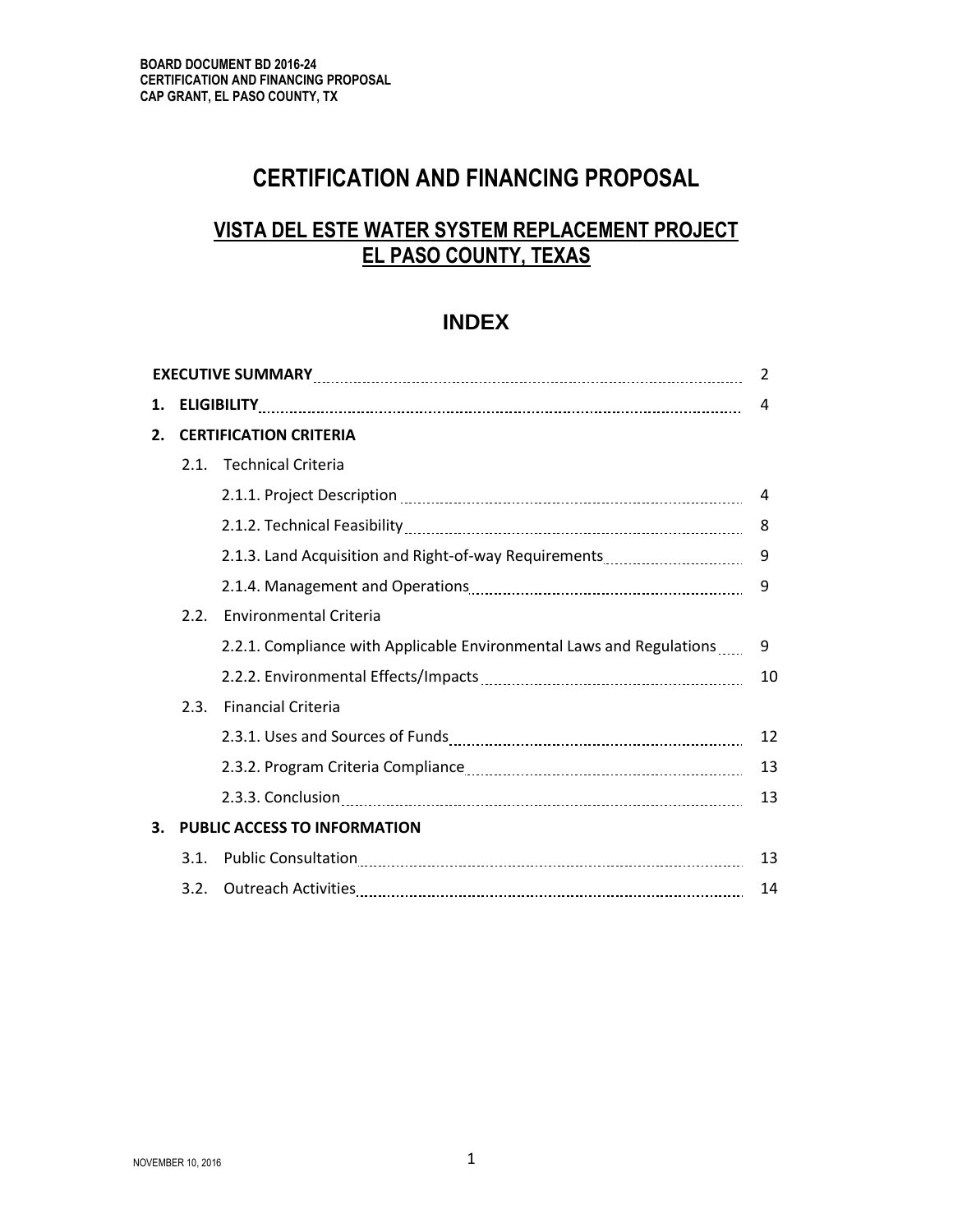# **EXECUTIVE SUMMARY**

# **VISTA DEL ESTE WATER SYSTEM REPLACEMENT PROJECT EL PASO COUNTY, TEXAS**

| Project:                            | The proposed project consists of the replacement of an existing<br>drinking water distribution system, including waterlines and 340<br>service connections, in Vista del Este, a colonia in an<br>unincorporated area of El Paso County, Texas (the "Project"). <sup>1</sup> |  |  |  |
|-------------------------------------|------------------------------------------------------------------------------------------------------------------------------------------------------------------------------------------------------------------------------------------------------------------------------|--|--|--|
| <b>Project Objective:</b>           | The purpose of the Project is to increase access to sustainable<br>drinking water service, reducing service interruptions and water<br>losses, as well as help improve water resource management and<br>reduce health risks associated with waterborne diseases.             |  |  |  |
| <b>Expected Project</b><br>Outcome: | The Project is expected to generate environmental and human<br>health benefits related to the following outcomes:                                                                                                                                                            |  |  |  |
|                                     | Increase access to safe and reliable drinking water services<br>$\bullet$<br>for 340 households;                                                                                                                                                                             |  |  |  |
|                                     | Eliminate water losses from line breaks (approximately 5<br>$\bullet$<br>million gallons annually); and                                                                                                                                                                      |  |  |  |
|                                     | Eliminate service interruptions (4 to 6 annually).<br>$\bullet$                                                                                                                                                                                                              |  |  |  |
| <b>Population Benefited:</b>        | 1,068 residents of Vista del Este in El Paso County, Texas. <sup>2</sup>                                                                                                                                                                                                     |  |  |  |
| <b>Project Sponsor:</b>             | El Paso County                                                                                                                                                                                                                                                               |  |  |  |
| <b>Project Cost:</b>                | US\$1,564,000                                                                                                                                                                                                                                                                |  |  |  |
| <b>NADB Grant:</b>                  | US\$500,000 from NADB's Community Assistance Program (CAP)                                                                                                                                                                                                                   |  |  |  |

<sup>1</sup> The Office of the Secretary of State of Texas defines a "*colonia*" as a residential area along the Texas-Mexico border that may lack some of the most basic living necessities, such as potable water and sewer systems, electricity, paved roads, and safe and sanitary housing.

 $^2$  Based on 340 residential connections and average household of 3.14 as reported in [http://quickfacts.census.gov/qfd/states/35/35013.html,](http://quickfacts.census.gov/qfd/states/35/35013.html) accessed March 9, 2016.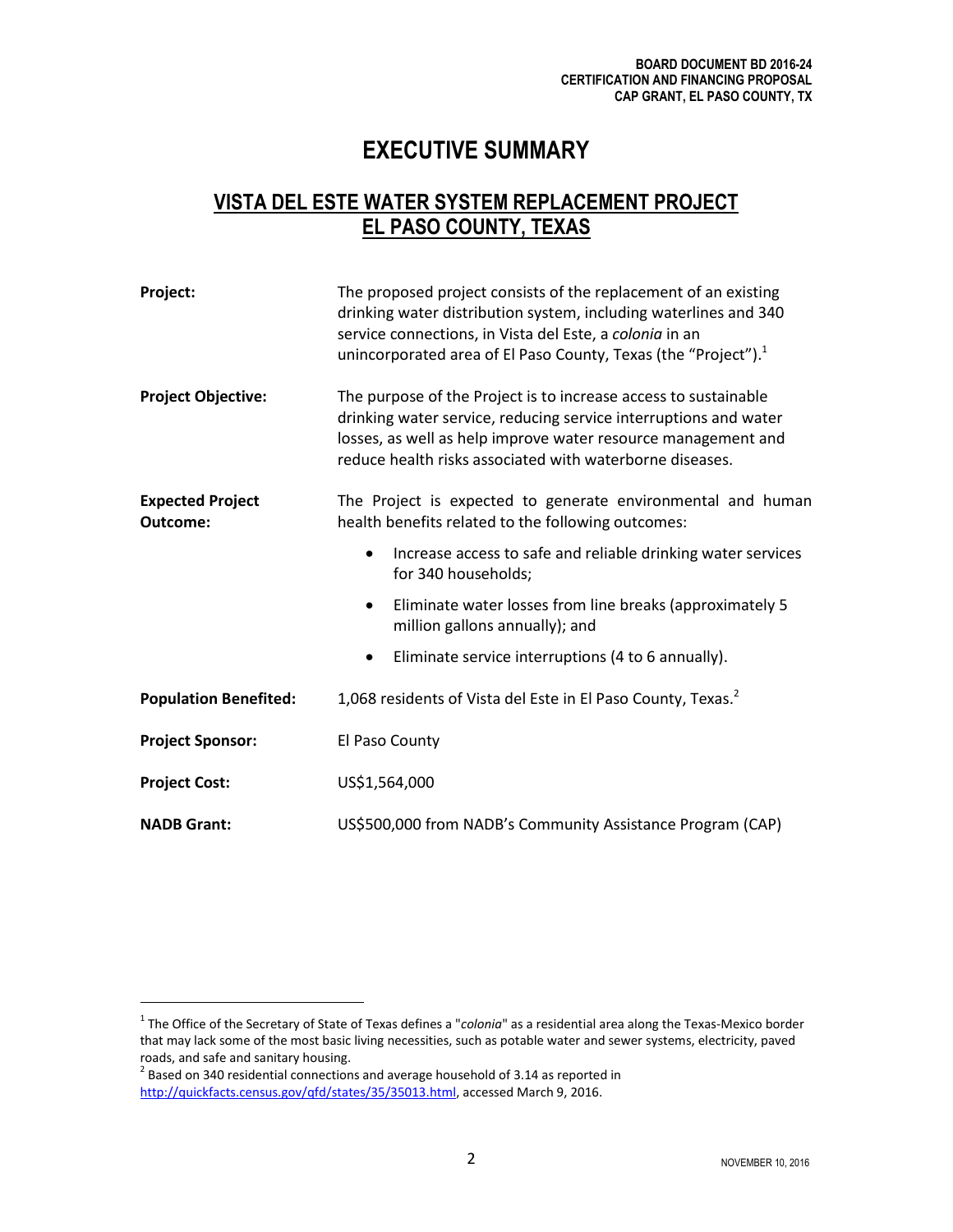#### **BOARD DOCUMENT BD 2016-24 CERTIFICATION AND FINANCING PROPOSAL CAP GRANT, EL PASO COUNTY, TX**

**Uses & Sources of Funds: (US\$)**

| <b>Uses</b>                           | <b>Amount</b> | ℅    |
|---------------------------------------|---------------|------|
| Construction, contingencies and taxes | \$1,564,000   | 100  |
| TOTAL                                 | \$1,564,000   | 100  |
| <b>Sources</b>                        | <b>Amount</b> | %    |
| El Paso County, TX                    | \$1,064,000   | 68.0 |
| NADB CAP Grant                        | \$500,000     | 32.0 |
| ΤΟΤΑL                                 | \$1,564,000   | 100  |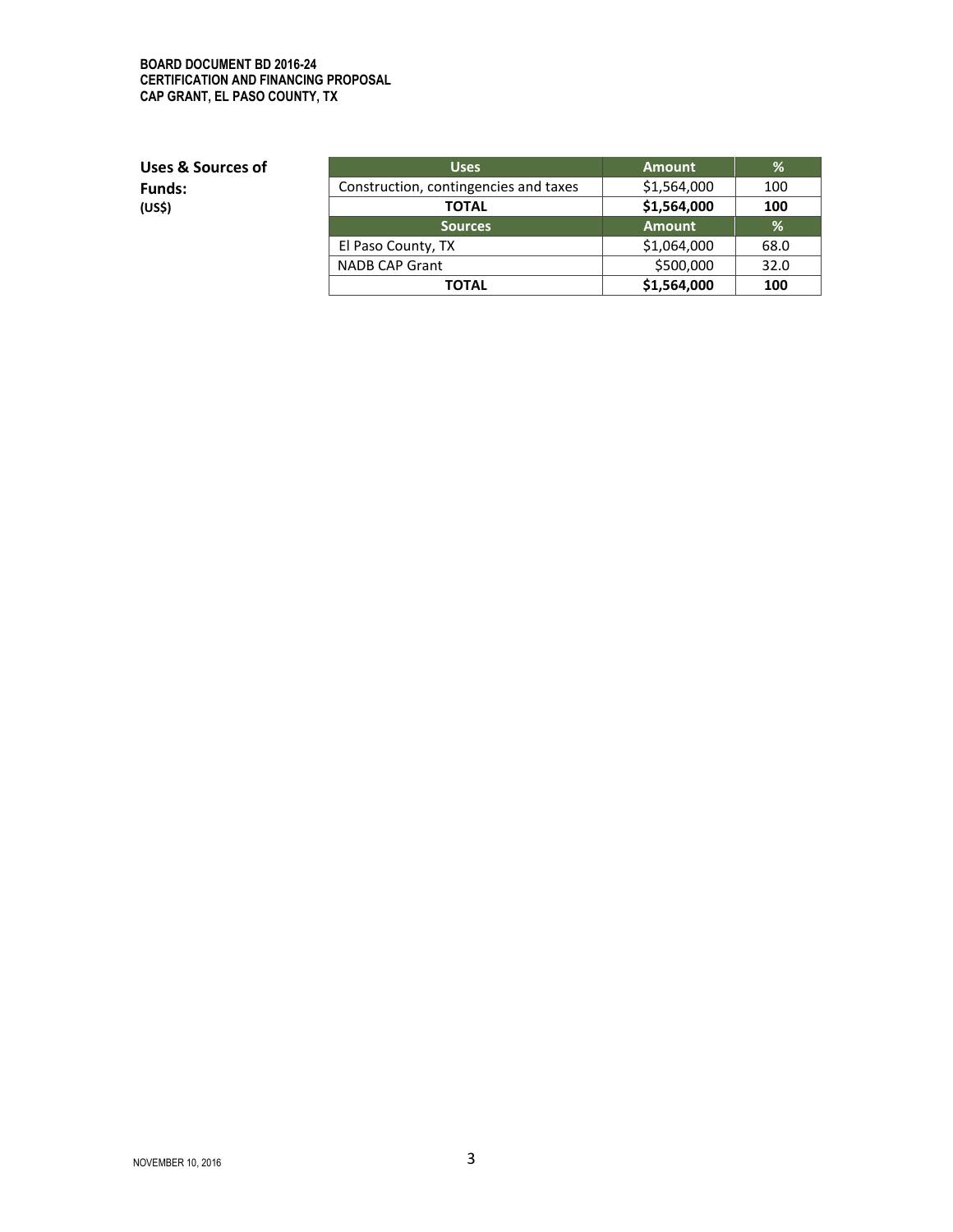# **CERTIFICATION AND FINANCING PROPOSAL**

# **VISTA DEL ESTE WATER SYSTEM REPLACEMENT PROJECT VISTA DEL ESTE, EL PASO COUNTY, TEXAS**

## **1. ELIGIBILITY**

#### *Project Type*

The Project falls within the eligible sector of drinking water.

#### *Project Location*

The Project is located in the Vista del Este *colonia* in El Paso County, Texas, approximately 13 miles north of the U.S.-Mexico border. The Project is in the border region, which in the U.S. is defined as 100 kilometers (62.5 miles) from the U.S.-Mexico International border.

#### *Project Sponsor and Local Authority*

The Project sponsor, El Paso County, Texas (the "Sponsor" or the "County") operates the East Montana Water System, which includes the Vista del Este area, under Certificate of Convenience and Necessity (CCN) No. 12127, issued by the Public Utilities Commission of Texas.

### **2. CERTIFICATION CRITERIA**

#### **2.1. TECHNICAL CRITERIA**

#### **2.1.1. Project Description**

#### *Geographic Location*

The Vista del Este Colonia is located in central El Paso County, approximately 15 miles east of the city of El Paso, as is shown in the vicinity map below. The approximate coordinates of the center of the Project area are  $31^{\circ}$ 48'17"N and  $106^{\circ}$ 10'58"W.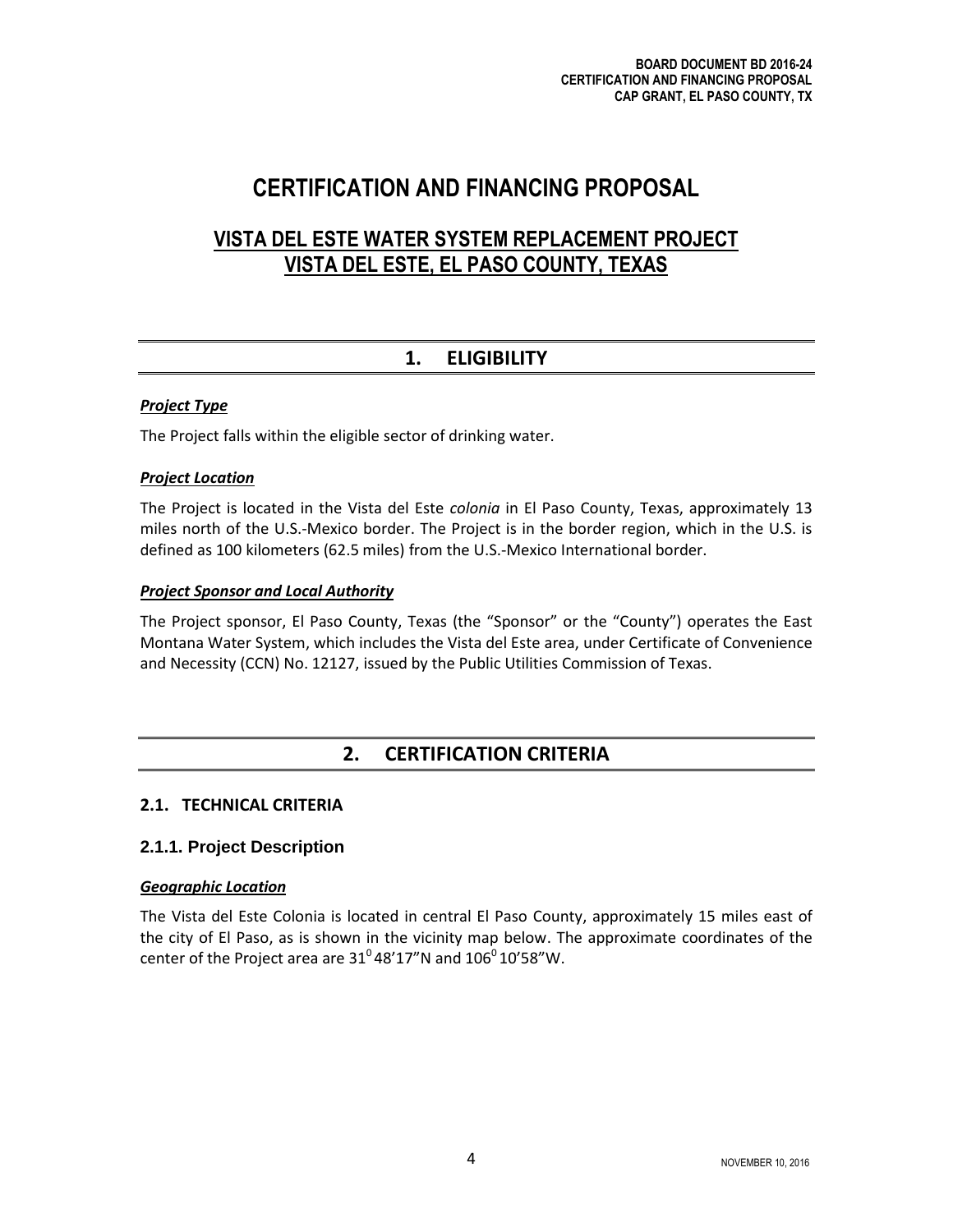#### **BOARD DOCUMENT BD 2016-24 CERTIFICATION AND FINANCING PROPOSAL CAP GRANT, EL PASO COUNTY, TX**



#### **Figure 1 PROJECT VICINITY MAP**

#### *General Community Profile*

According to U.S. census data, the estimated population of El Paso County is 833,487, and the average number of individuals per household is 3.14. The median household income (MHI) for El Paso County is \$40,783, and close to a quarter of its population (23.4%) is living below the poverty line. In comparison, Texas has a statewide MHI of \$52,576, and 17.2% of the state population lives in poverty.<sup>3</sup> Census information specific to Vista del Este is limited. However, census block data from 2012 estimated that Vista del Este had an MHI of approximately \$31,800 in 2013, and that 34.8% of the population was living below the poverty line.<sup>4</sup>

The status of public services in Vista del Este is described in Table 1 below.

<sup>&</sup>lt;sup>3</sup> Source: <u>http://quickfacts.census.gov/qfd/states/35/35013.html</u>, accessed March, 9, 2016.

 $^4$  Source: Vista del Este Summary Report provided by El Paso County, September 4, 2014.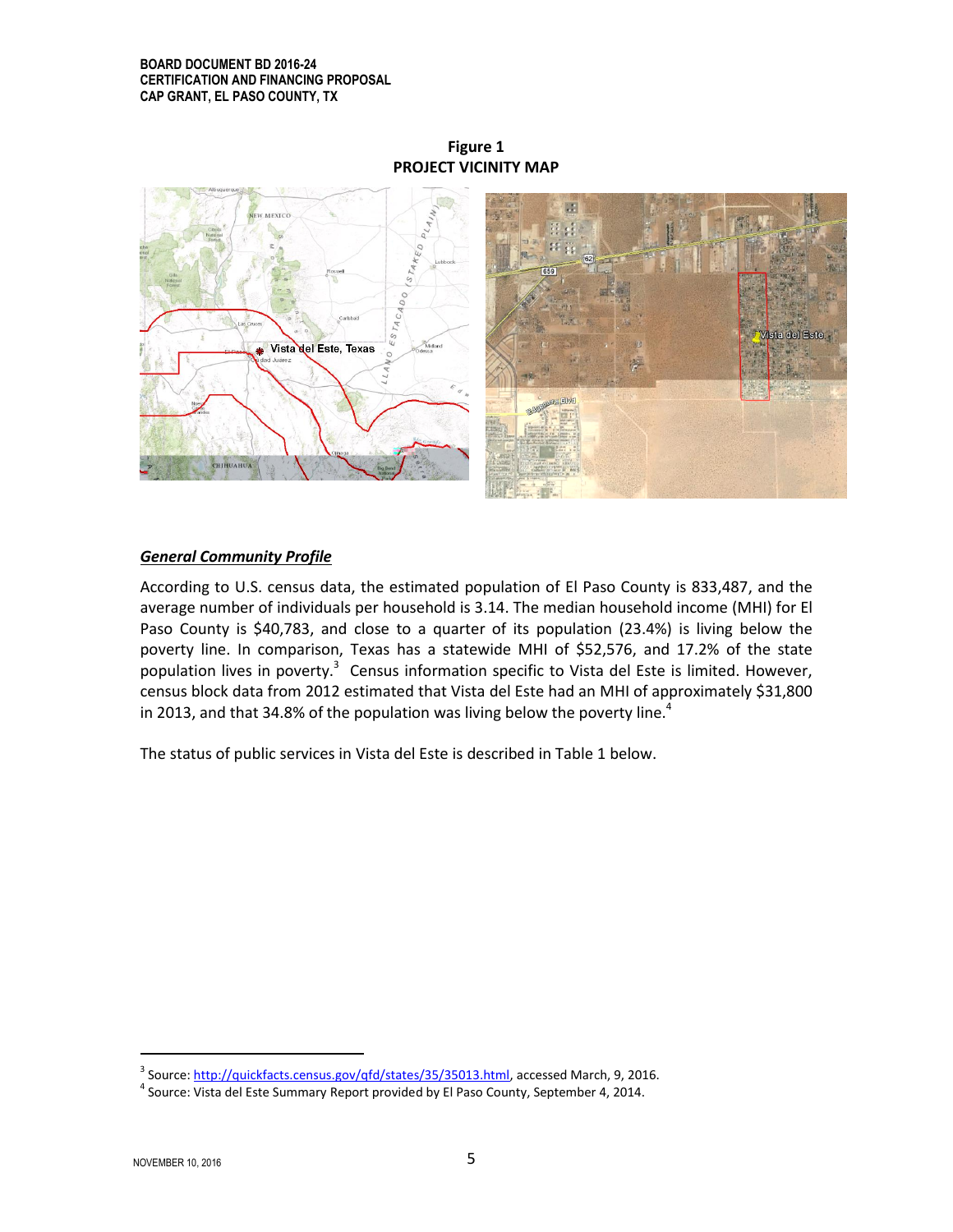| Table 1                                         |
|-------------------------------------------------|
| <b>BASIC PUBLIC SERVICES AND INFRASTRUCTURE</b> |

| $~^{\sim}$ 100%                                              |
|--------------------------------------------------------------|
| Hueco and Mesilla Aquifers, and Rio Grande Surface Water     |
| purchased from El Paso Water Utilities (EPWU)                |
| 340                                                          |
|                                                              |
| 100% of septic systems in the <i>colonia</i> , permitted and |
| inspected by El Paso County                                  |
|                                                              |
| 100%                                                         |
| Landfill                                                     |
|                                                              |
| 100%                                                         |
|                                                              |

Source: El Paso County, 2016.

#### *Local Water and Wastewater Systems*

The residents of Vista del Este receive water services from El Paso County through its East Montana Water System, an enterprise fund entity. At one time, Vista del Este's water services were provided by the Homestead Municipal Utility District (MUD). However, Homestead MUD was dissolved in 1997, and the County stepped in to take over the system. Although, the County owns and operates the Vista del Este drinking water distribution infrastructure, bulk water is purchased from El Paso Water Utilities (EPWU).

The existing water system was built with 4- and 6-inch PVC pipe and is located primarily in alleys behind residences. The alleys are typically narrow and not well maintained, hampering system maintenance and repair efforts. Additionally, some undersized lines do not comply with current standards of the Texas Commission on Environmental Quality (TCEQ), which require that water systems be constructed with 6-inch or larger PVC pipe to meet both residential demand and fire flow requirements.

Replacing the existing system is a priority for El Paso County because it is undersized for current demand, has limited accessibility and is plagued with leaks and line breaks. The utility reports four to six breaks annually with roughly one million gallons lost per break. During the first six months of 2016, the County repaired three line breaks. In addition to large water losses from line breaks, the leakage from pipe joints is also significant according to the El Paso County Public Works Department. Water losses may account for as much as a third of the system's total demand and have a significant financial impact on the County, since it still has to pay EPWU for the water.

The community currently does not have access to sanitary sewer services, and residents rely upon compliant on-site systems such as septic tanks to manage their wastewater. The septic systems are permitted and regularly inspected by county health officials to ensure that they are in good working order. Additionally, to address long-term needs, EPWU is working with Texas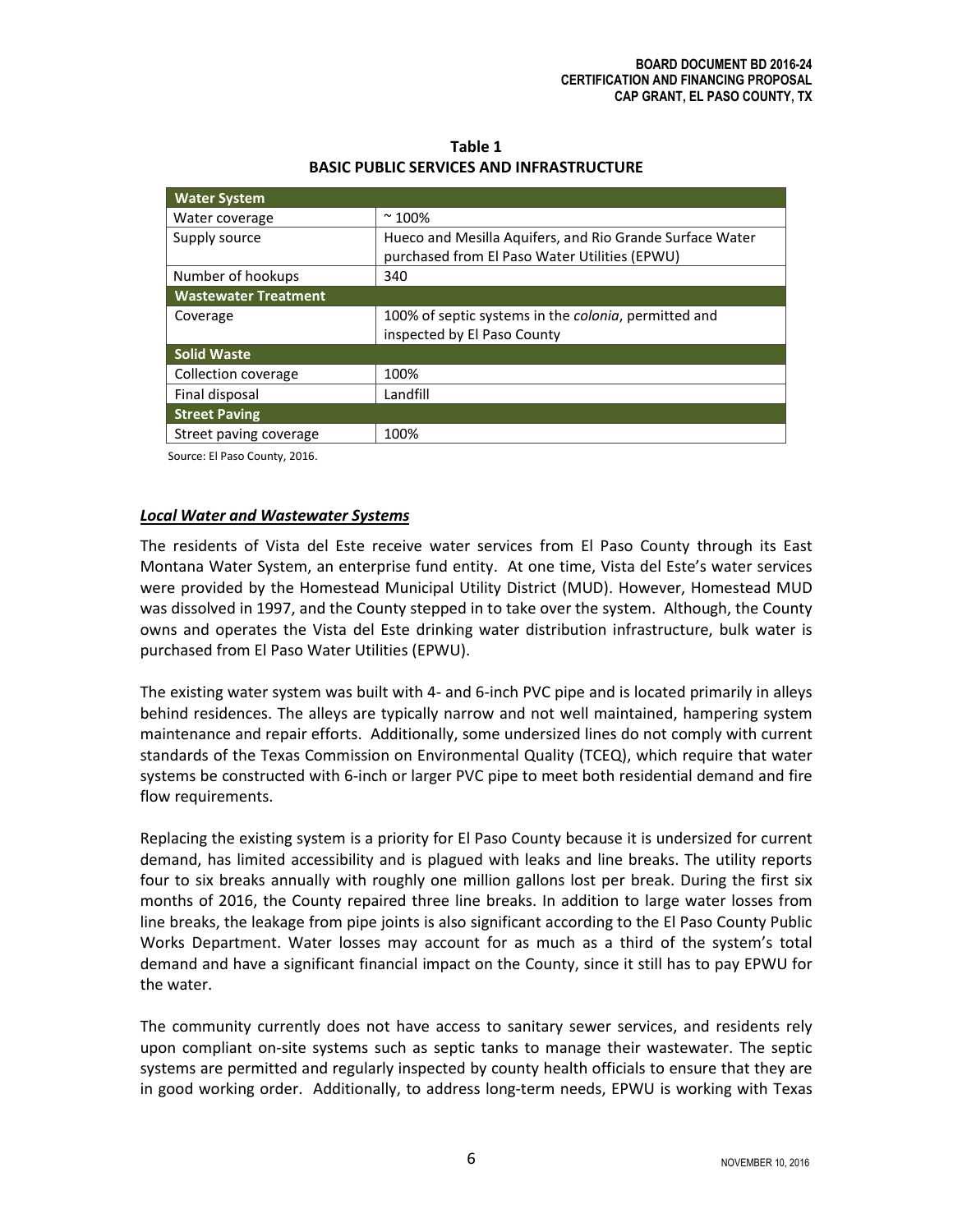Water Development Board (TWDB) to provide wastewater collection services to the community as part of a regional project, to address sanitary service needs in unincorporated areas just east of the City of El Paso.

The purpose of the Project is to increase access to sustainable drinking water services, increase service reliability, and eliminate line breaks and leaks that negatively impact water resources. Improving the reliability of drinking water services helps prevent water quality and public safety issues.

#### *Project Scope*

The Project consists of replacing all waterlines within the area bound by Vista de Este Road, Greg Road, John Henry Street and Marvin Lane, as shown in Figure 2, below.



**Figure 2 OVERALL LAYOUT OF VISTA DEL ESTE SERVICE AREA**

The Project includes the following components:

- 20,317 linear feet (LF) of 8-inch PVC waterline;
- 6,652 LF of 6-inch PVC waterline;
- 36 fire hydrants; and
- 340 metered service connections

All 340-service connections will need to be replaced because they are installed from the back of the homes to the distribution lines located in the alley ways. The new service connections will need to be installed and connected to the new street-side distribution system. Existing meters will be relocated to the street-side during construction. The system only has a limited number of fire hydrants due to the location of the current infrastructure and substandard line sizes; therefore, new hydrants will need to be installed in accordance with regulatory requirements and safety standards.

The Project will include all the work required for fully functional waterlines, such as pressure testing for leaks and chlorine disinfection after installation. Any roadway disturbed during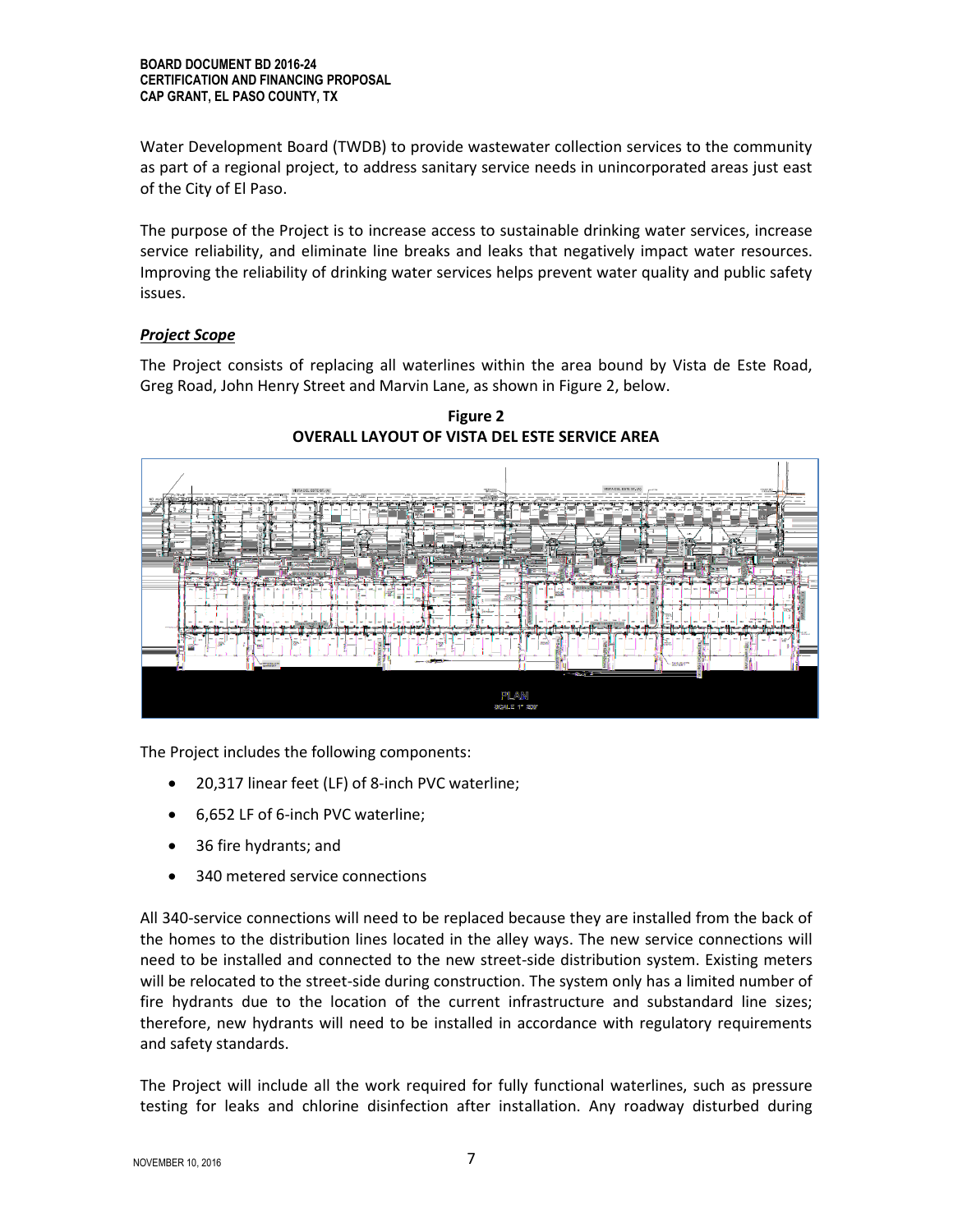construction will be repaired. Except on cul-de-sacs, the system has been designed to be completely looped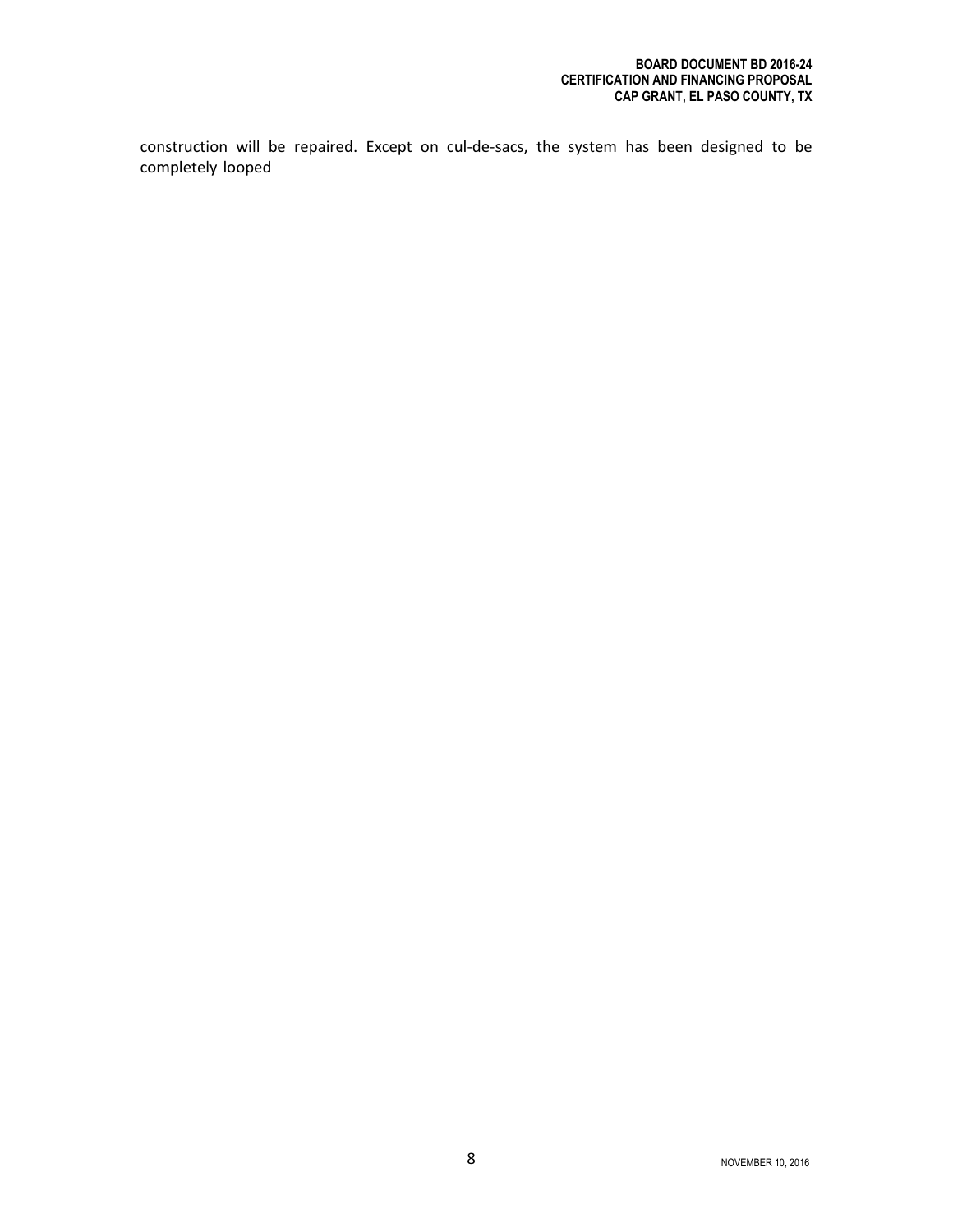*Operating and Maintenance (O&M) Costs* – The proposed waterline improvements will reduce the O&M costs of the system. Moving the new system to the street right-of-way will eliminate obstructions that hinder repairs to the current system due to its location in inaccessible alleyways. Moreover, the new system will eliminate repair costs associated with leaks and line breaks, as well as the unrecoverable costs of paying EPWU for lost water.

#### **2.1.3. Land Acquisition and Right-of-Way Requirements**

No land will be acquired for this Project. Waterlines will be installed entirely in public rights-ofway. The existing waterlines will be abandoned in place.

#### **2.1.4. Management and Operations**

The operations and management of the proposed Project will be the responsibility of El Paso County through the East Montana Enterprise Fund. The County will ensure that sufficient resources, training and staff are available for the proper operation and maintenance (O&M) of the new waterlines. Moreover, replacing the existing system will result in fewer repairs and maintenance issues, leading to reduced O&M requirements.

The County is only responsible for Vista del Este's water services. The County currently employs three operators with level "C" training, which meets the regulatory requirements for operating drinking water distribution infrastructure, and is in the process of hiring a fourth operator.

The County estimates that for every pipe break at least one million gallons of water is lost. The County provided repair records from 2013 through 2015, which showed an average of five line breaks annually. The average repair costs for that period were nearly US\$3,000, and the cost of the lost water was US\$8,600. Eliminating line breaks is expected to save the utility approximately US\$11,600 annually. Considering the expected savings, after Project implementation, O&M expenses for the Vista del Este neighborhood are anticipated to be approximately US\$230,554, while overall O&M expenses managed by the East Montana Enterprise Fund are estimated at US\$2.4 million. An adjustment in user rates is not required as a result of the Project.

#### **2.2. ENVIRONMENTAL CRITERIA**

#### **2.2.1. Compliance with Applicable Environmental Laws and Regulations**

#### *Applicable Laws and Regulations*

The Project will be constructed within public rights-of-way; therefore, there are no local, state or federal environmental clearance laws applicable to the Project.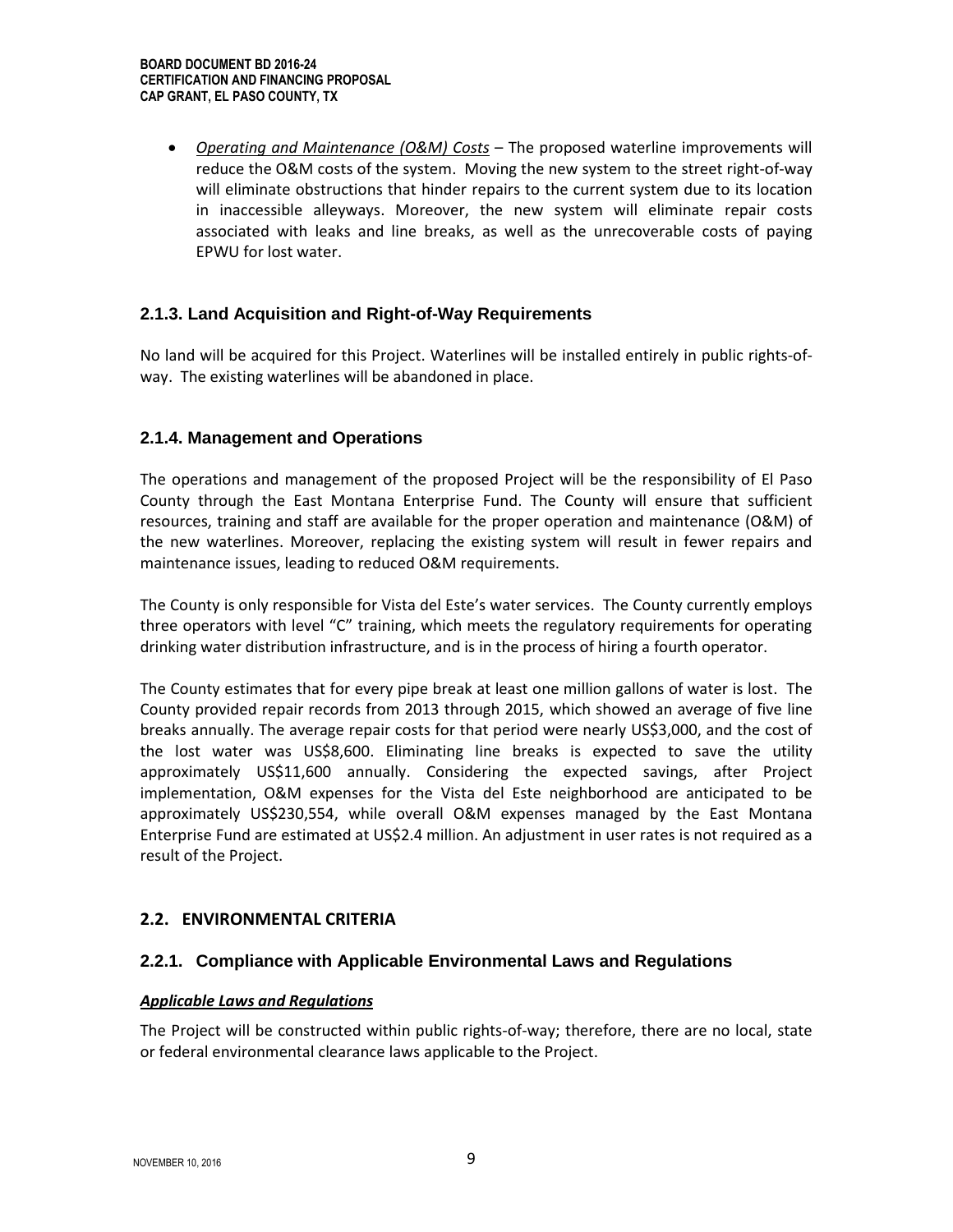The Safe Drinking Water Act (SDWA) is the primary law regulating public water systems. In accordance with the SDWA, the U.S. Environmental Protection Agency (EPA) has published regulatory requirements setting limits on contaminants allowed in drinking water. EPWU consistently meets drinking water quality standards for the water purchased by the County for the Project. No specific water quality issues have been identified within the existing distribution system for the area.

#### *Environmental Studies and Compliance Actions*

The contractor will be responsible for disposing of construction debris properly and for implementing a Storm Water Pollution Prevention Plan (SWPPP) during construction activities.

#### *Pending Environmental Tasks and Clearances*

There are no pending environmental tasks or authorizations.

#### *Compliance Documents*

None required.

#### **2.2.2. Environmental Effects / Impacts**

#### *Existing Conditions and Project Impact – Environmental*

Currently, residents in the Project area rely on an inadequate distribution system for their water service. The existing system has reached the end of its service life and is undersized, giving rise to leaks from joints and frequent line breaks. The proposed Project will directly benefit 340 residential connections, by eliminating service disruptions and reducing water losses. The overall environmental impact of this project will be positive, as it will improve the reliability and safety of the water distribution system and conserve water. The following benefits to human health and the environment have been identified.

- Increase access to safe and reliable drinking water services to 340 households;
- Eliminate water losses from line breaks (approximately 5 million gallons annually); and
- Eliminate service interruptions (4 to 6 annually).

#### *Mitigation of Risks*

The Project will be constructed in previously disturbed areas; therefore, no significant environmental impacts are anticipated during its construction. Minor adverse effects are anticipated during construction include:

- Local air quality will be temporarily impacted by increased dust, emissions of carbon monoxide, nitrous oxide, and sulfur dioxide emissions due to vehicles and equipment used during construction.
- Noise levels may be elevated during construction activities. This impact is short in duration, concentrated in the work area and most directly affects workers in the area.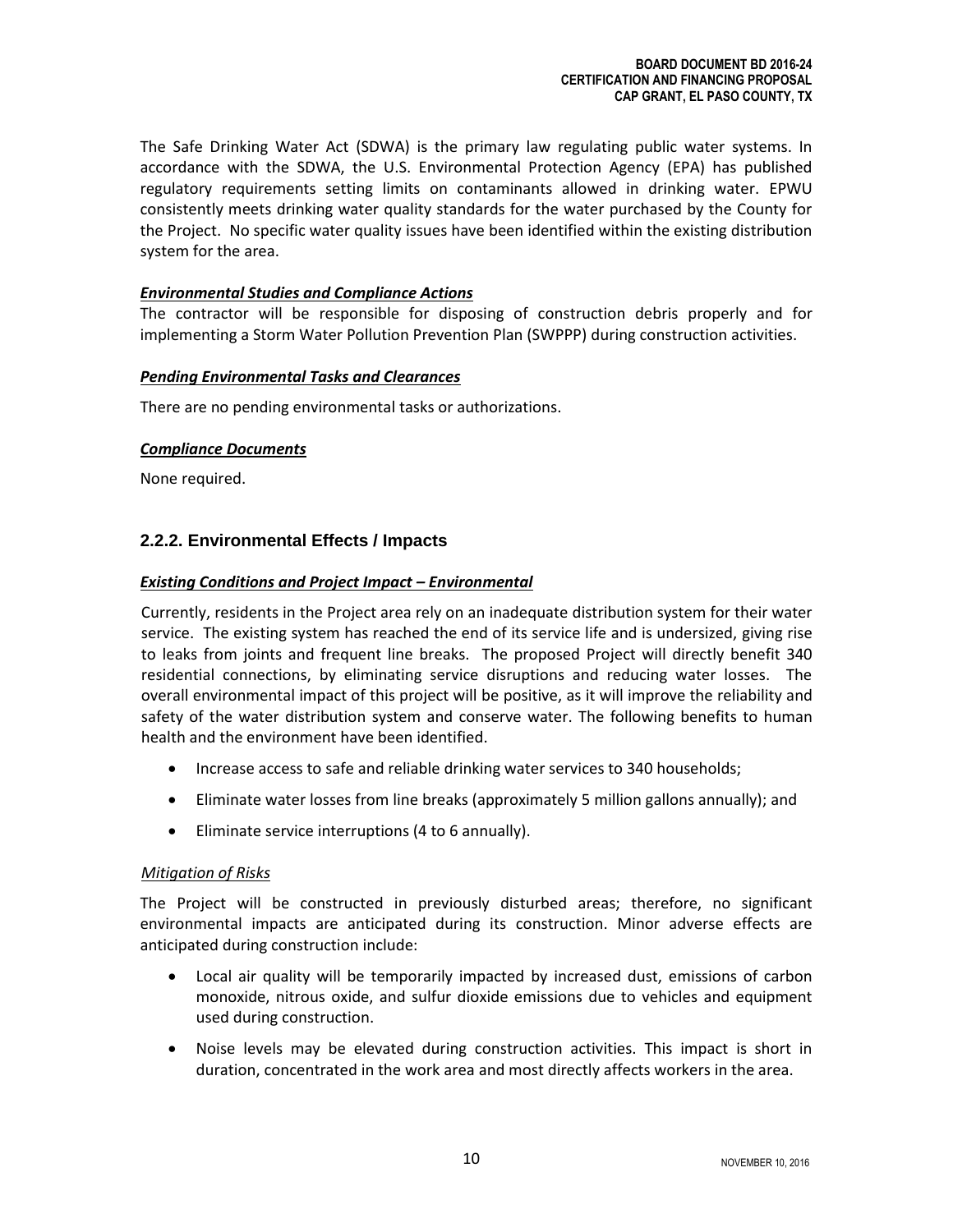• Surface water quality could be temporarily impaired by storm water runoff carrying additional sediment and waste from the construction site.

These negative impacts during construction can be minimized through the use of best management practices, including:

- Activities to protect air quality include spraying water over disturbed areas to reduce fugitive dust and regular vehicle maintenance to reduce emissions.
- To reduce the impact of noise pollution, work will be permitted during a standard work day only.
- The SWPPP will include measures, such as creating sediment basins, limiting traffic to designated areas to reduce site disturbances, diverting storm runoff from the work area, and quickly re-stabilizing areas that have been disturbed once the pipeline is laid.

#### *Natural Resource Conservation*

Replacing the existing system will prevent water losses from leaks and line breaks, conserving a critical resource in a drought prone region.

#### *No Action Alternative*

The no-action alternative was not considered viable, given the poor condition of the current system. Failing to implement the Project will lead to further deterioration of the water system, resulting in ongoing leaks and breaks with unacceptably high water losses, service interruptions for residents and high O&M costs for the County.

#### *Existing Conditions and Project Impact – Human Health*

Waterborne diseases are caused by pathogenic microorganisms that are transmitted as a result of inadequate wastewater disposal practices or unsafe water supplies. An individual may become ill after drinking water that has been contaminated with these organisms; eating uncooked foods that have been in contact with contaminated water; or through poor hygiene habits that contribute to the dissemination of diseases by direct or indirect human contact. Table 3 shows waterborne decease statistics for El Paso County, Texas.

| <b>Disease</b>     | Number of Annual Cases Per 100,000 Residents |      |      |      |      |
|--------------------|----------------------------------------------|------|------|------|------|
|                    | 2010                                         | 2011 | 2012 | 2013 | 2014 |
| Amebiasis          |                                              |      |      |      |      |
| Campylobacteriosis | 35                                           | 38   | 45   |      | 58   |
| Cryptosporidiosis  |                                              |      |      |      |      |
| Shigellosis        | 41                                           | 109  | 60   |      |      |

**Table 3 WATERBORNE DISEASE STATISTICS FOR EL PASO COUNTY, TEXAS**

**Source:** Texas Department of State Health Services.

Insufficient capacity and line breaks pose a major public health risk since these conditions increase the vulnerability of the distribution system to backflow and cross-contamination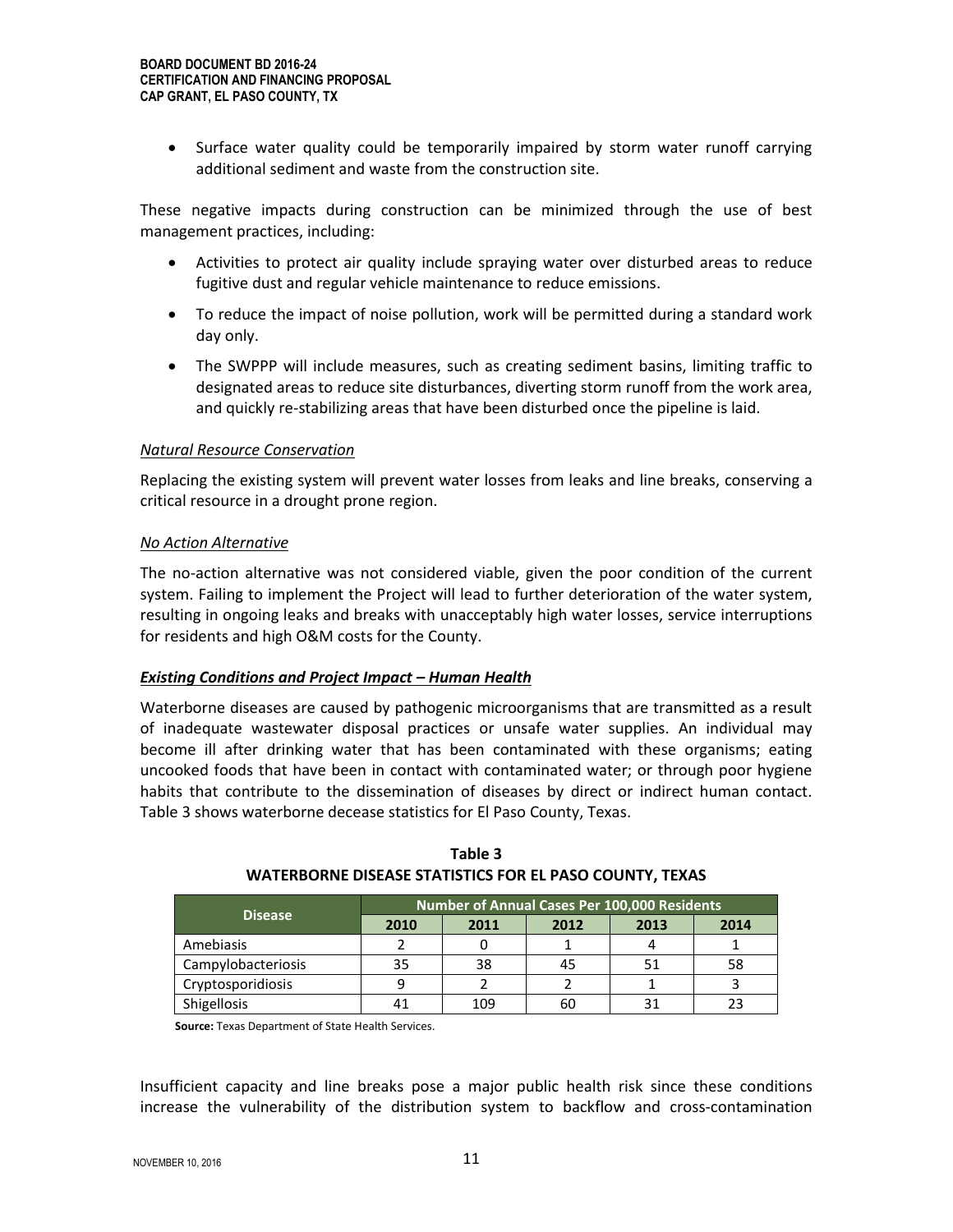problems, which may expose residents to waterborne diseases. In order to mitigate public health risks, a boil notice could be issued. The boil notice is a public health advisory given to consumers when a community's drinking water is, or could be, contaminated. The regulatory protocol for issuing a boil notice does not occur, automatically, as a result of a line break, but is triggered by at least two positive bacterial samples taken within the same area. These samples are drawn after isolating and repairing the break followed by chlorination and charging the line. After a period of time to allow for disinfection, the line is flushed and water quality is sampled. If the sample is positive, then additional water quality sampling must be taken downstream and upstream of the break. If a second positive bacterial sample is obtained, then a boil notice is required.

One of the strategies for mitigating water quality problems is to isolate the line break as quickly as possible, minimizing pressure drops to the rest of the system and subsequent crosscontamination. While it is often challenging for the Sponsor to reach the line break for repair, it has been possible to more quickly isolate the affected area by using gate valves, typically located at the intersections.

Although the system is vulnerable to contamination, especially given the frequency of line breaks in the area, fortunately, the Sponsor reports that they have been able to manage pressures adequately during these events and there has been no need to issue boil notices in the past three years.

The Project will help prevent these problems by providing a safe and reliable water transmission and distribution system for Vista del Este residents. According to the World Health Organization, access to safe water and sanitation facilities, as well as better hygiene practices, can reduce ascariasis-related morbidity by  $29\%$ .<sup>7</sup>

#### *Transboundary Effects*

No negative transboundary impacts are anticipated as a result of the Project.

#### **2.3. FINANCIAL CRITERIA**

#### **2.3.1. Uses and Sources of Funds**

The total estimated cost of the Project is US\$1,564,000, which includes the acquisition of materials, construction, contingencies and taxes. The Project Sponsor has requested a US\$500,000 grant from NADB through its Community Assistance Program (CAP) to complete the financing of the Project. Table 4 presents a summary of total Project costs and the sources of funds.

 $^7$  Source: WHO, Water, Sanitation and Hygiene Links to Health, Facts and figures updated November 2004 [\(http://www.who.int/water\\_sanitation\\_health/publications/facts2004/en/\)](http://www.who.int/water_sanitation_health/publications/facts2004/en/).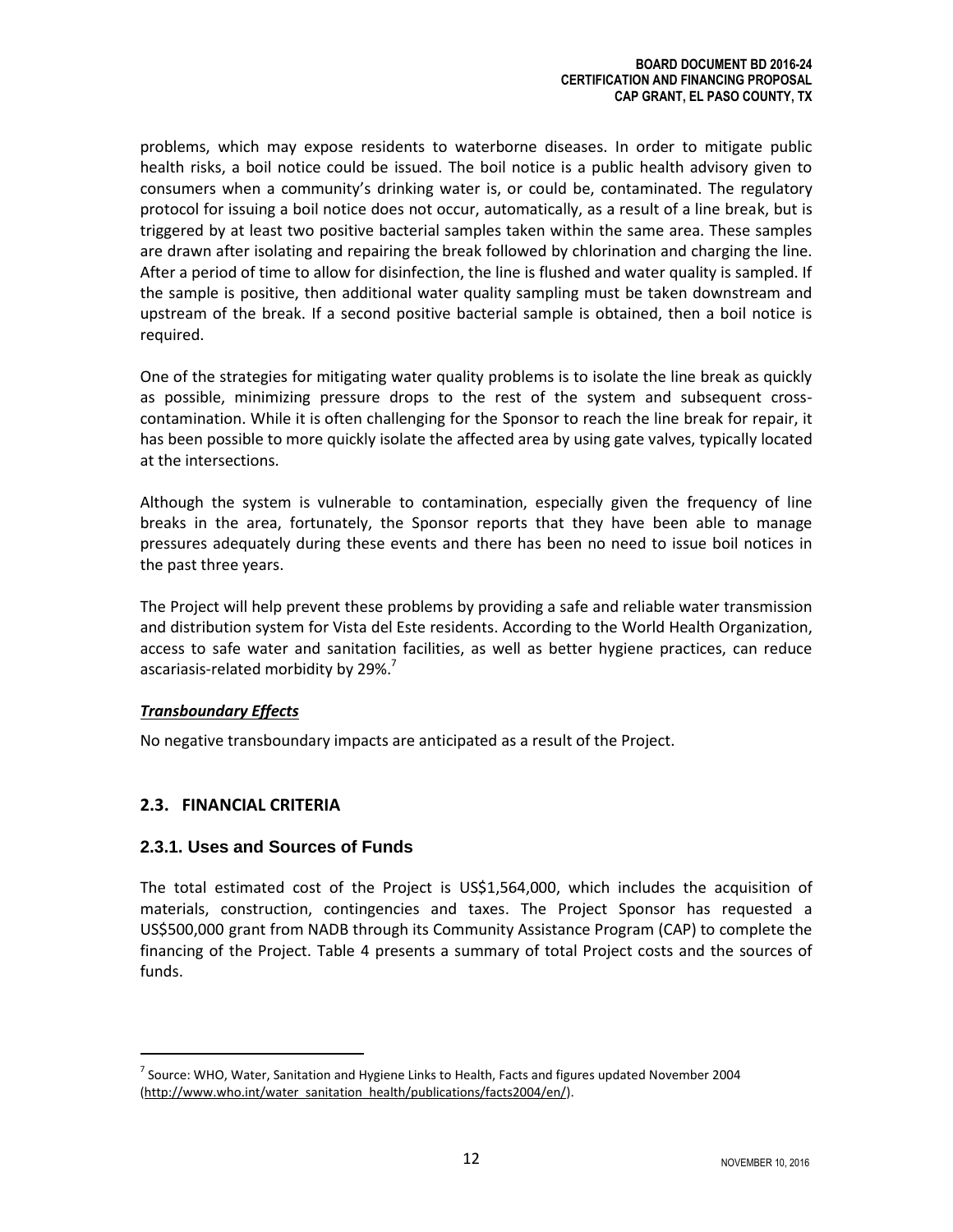| Table 4<br>USES AND SOURCES OF FUNDS |  |  |  |
|--------------------------------------|--|--|--|
|                                      |  |  |  |

| <b>Uses</b>                            | <b>Amount</b> | %     |
|----------------------------------------|---------------|-------|
| Construction, contingencies, and taxes | \$1,564,000   | 100.0 |
| TOTAL                                  | \$1,564,000   | 100.0 |
| <b>Sources</b>                         | <b>Amount</b> | ℅     |
| El Paso County                         | \$1,064,000   | 68.0  |
| <b>NADB CAP Grant</b>                  | 500,000       | 32.0  |
| ΓΟΤΑL                                  | \$1,564,000   | 100.0 |

#### **2.3.2. Program Criteria Compliance**

The proposed Project complies with all CAP criteria. It is located within the U.S.-Mexico border region served by BECC and NADB, is being sponsored by a public sector entity and is in an environmental sector eligible for NADB financing. Additionally, as a water project, it is considered a priority under the CAP program. Moreover, the benefitted service area is an economically distressed area, demonstrating financial need for the proposed grant. As shown in the above table, the Project Sponsor has agreed to cover more than two-thirds of the project costs with its own funds, well above the 10% minimum required under the program.

Finally, the Project Sponsor has completed the final design, and is ready to initiate bidding for construction once funding has been approved.

#### **2.3.3. Conclusion**

For the above reasons, NADB proposes providing a CAP grant of up to US\$500,000 to the County of El Paso, Texas, for the construction of the Project.

### **3. PUBLIC ACCESS TO INFORMATION**

#### **3.1. PUBLIC CONSULTATION**

BECC published the draft project certification and financing proposal for a 14-day public comment period beginning October 14, 2016. The following Project documents are available, upon request, for public access:

- Final Design for Vista Del Este Water Distribution System, prepared by El Paso County Road and Bridge Department, El Paso, Texas.
- Project Summary Document, prepared by El Paso County Road and Bridge Department, El Paso, Texas.